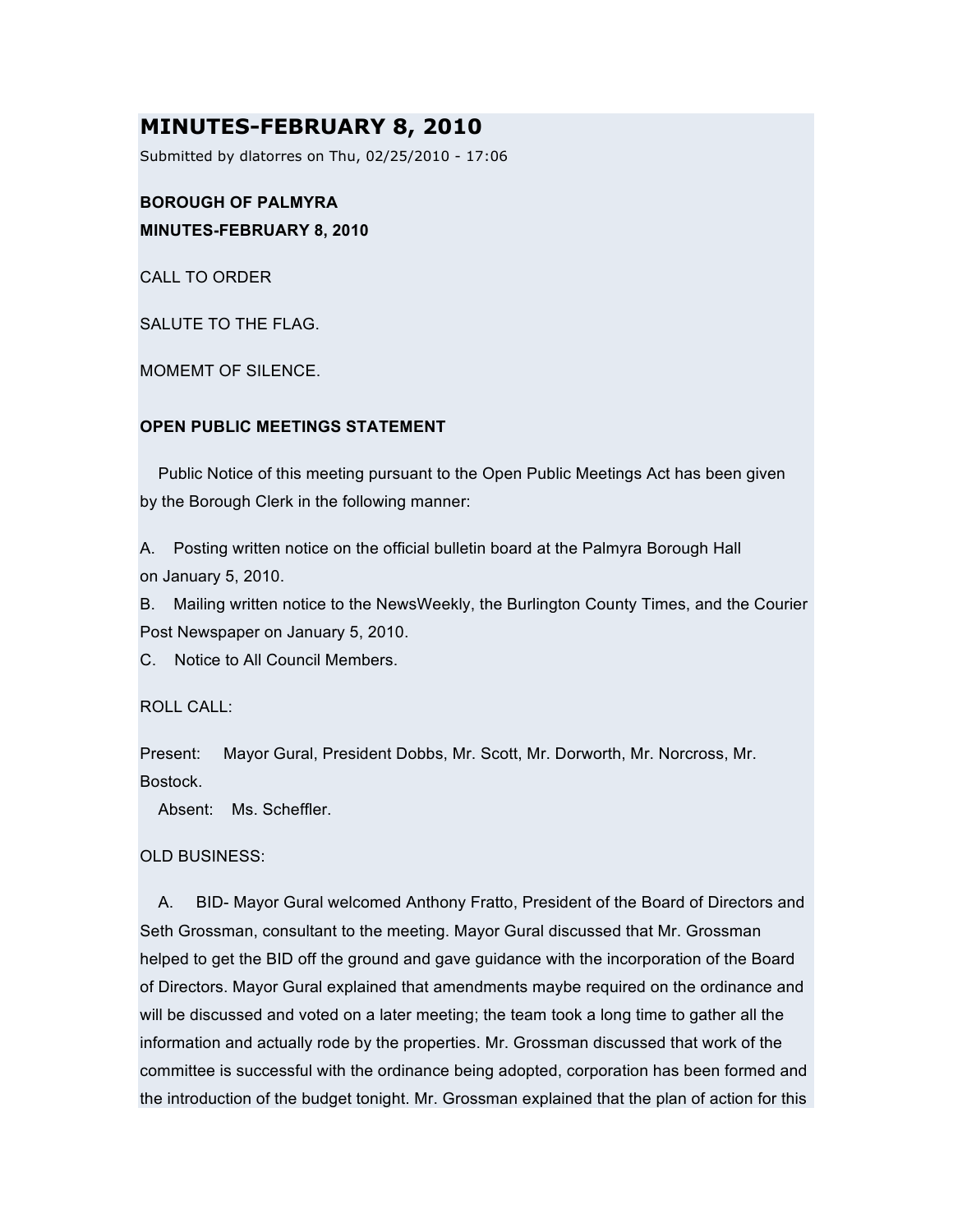year is to hire a general administrator for the BID. Mayor Gural inquired about the criteria of a business being in the BID and that he understands that the BID committee did not include all of the businesses in the Borough and that there are about 100 commercial businesses not included. Mayor Gural discussed that he would like to have the current ordinance expand on the criteria for the BID. Mr. Grossman apologized for not being at the meeting of 12/7/09, he was out of the country when the ordinance was adopted. Mr. Grossman explained that the committee originally started with the downtown area and the Route 73 connections, Broad Street, Public Road and the surrounding area. Mr. Grossman discussed that a BID creates a surge upon the businesses that is important to the town. Mayor Gural explained to Mr. Grossman that the language about the criteria needs to be very specific and that articles in the newspapers complicated matters. Mr. Grossman explained that the committee never intended to include all businesses and that they used as the criteria for the zone 4A, 4B, 4C, which would include the boundaries of Broad Street, part of Cinnaminson Avenue near Broad Street, Route 73 on both sides, Public Road and properties that fronted Market Street, also any commercial property that was one block off of Broad Street. Mr. Grossman explained that the committee had looked at including all industrial properties and could not complete the process to have them included in the original ordinance. Mr. Grossman explained that there are often amendments to the BID and that Mr. Fratto has looked at every property on the addition list that was given, some of the properties are being removed due to being a non-conforming use and also some vacant lots that can never be used as commercial need to be removed. The committee has presented the list of additions to reflect council concerns about the industrial properties that need to be included in the BID. Mr. Grossman explained that the board is only making the recommendations and it is upto council to decide what direction to go in. Mayor Gural discussed that council does want to add industrial properties to the ordinance and remove any that are not going to benefit the BID. Mr. Rosenberg inquired if the recommend additions are adopted will they stand up to a challenge based upon equal representation. Mr. Rosenberg explained that some of the owners will be dissatisfied for being included and that council needs to demonstrate the defined principles of why the properties are included and that the guidelines need to be able to have an authority look at them and know if they meet the criteria or not. Mr. Rosenberg is concerned that the ordinance will show spot zoning. Mr. Grossman explained that the properties included in a special district are upto the governing authority to determine by the needs of the BID. Mr. Grossman discussed that the committee had several public meetings, presented the concept to the community, also had met with industrial owners, and that the adoption of the ordinance listing the properties to be included is all that is required. Mr. Rosenberg explained that he has to be able to defend the action of the governing body and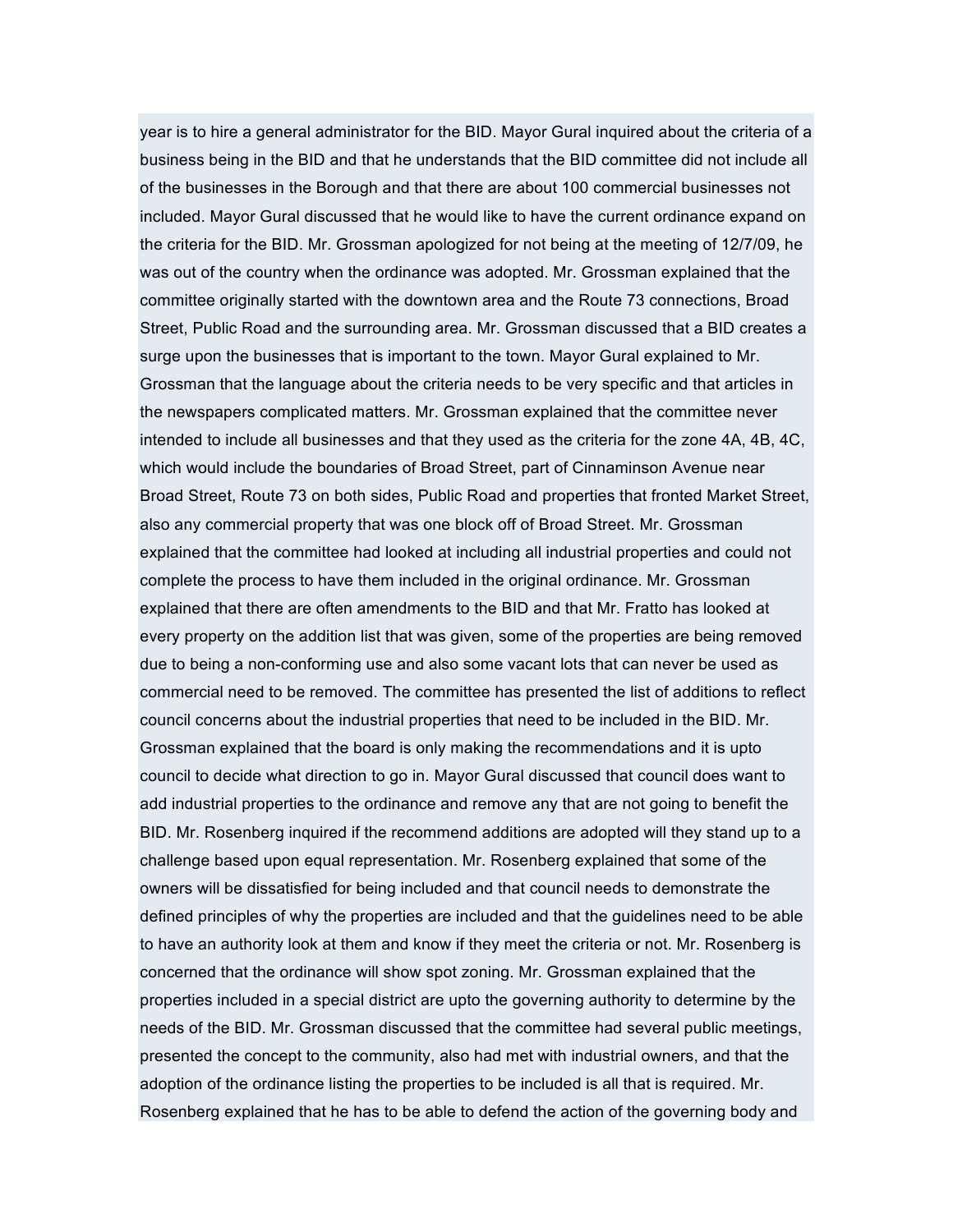also to justify the inclusion of the additional properties. Mr. Rosenberg inquired if Mr. Grossman could produce a document that an owner could read to rationalize that their property should be included in the BID. Mr. Grossman explained that if council puts the property on the list in the ordinance it is unchallengeable according to state statues for the BID's. The governing body has the ability to create special districts and that a number of Supreme Court rules back up their right. Mayor Gural requested that the addition and deletions from the Board of Directors of the BID be sent to all councilmembers. Mr. Rosenberg discussed notify the owners of the properties to be included in the BID when the ordinance is amended. Mr. Grossman explained that everyone in the BID would have to be notified for any changes to the ordinance. Mayor Gural discussed that council is requiring that the physical description of the boundaries be placed in the ordinance when amended. Mr. Grossman explained that he can place the boundaries in the ordinance, but recommends that it not be done, as it will restrict councils authority to add to the BID, the boundaries would have to be amended if a property is added outside of the boundaries, instead of just adding the property to the ordinance. Mayor Gural stressed to Mr. Grossman that the ordinance needs to show the boundaries and that council has to deal with the owners and that they should be able to look at the ordinance and know that they will be included by boundaries. Mr. Grossman explained that it is not required by the state, but that he will review the ordinance for the boundaries. Mr. Bostock explained that council is trying to clear up what is stated in the ordinance and that there is nothing hidden and that it is clear cut, so that there is no challenge. Mr. Grossman explained that he will put the boundaries in the ordinance, but that does not mean that all properties within the boundaries are included, unless they are listed in Schedule A or B. Mayor Gural discussed that council understands that some properties have use changes and may not be include, but there needs to be as much information as possible to understand the intent. Ms. Collins suggested listing the properties within the boundaries that are not included with the reason why. Mayor Gural agreed that it is a good idea and could be added as an additional paragraph to the ordinance. Mayor Gural inquired as to the impact on the properties with the additions? Mr. Fratto explained that there is hardly any impact to Schedule A, but the amount of money from each owner will go down with adding more properties to Schedule B. Mayor Gural read the amounts of the budget items; general administration-\$25,000, insurance-\$2,000, marketing and public relations-\$25,000, quality of life-\$10,000 and special events-\$10,000. Resolution No. 2010-33, Resolution Introducing The BID Budget, Mr. Norcross made a motion to approve the resolution, Mr. Bostock second the motion. At the call of the roll, the vote was:

AYES: President Dobbs, Mr. Scott, Mr. Bostock, Mr. Norcross and Mr. Dorworth.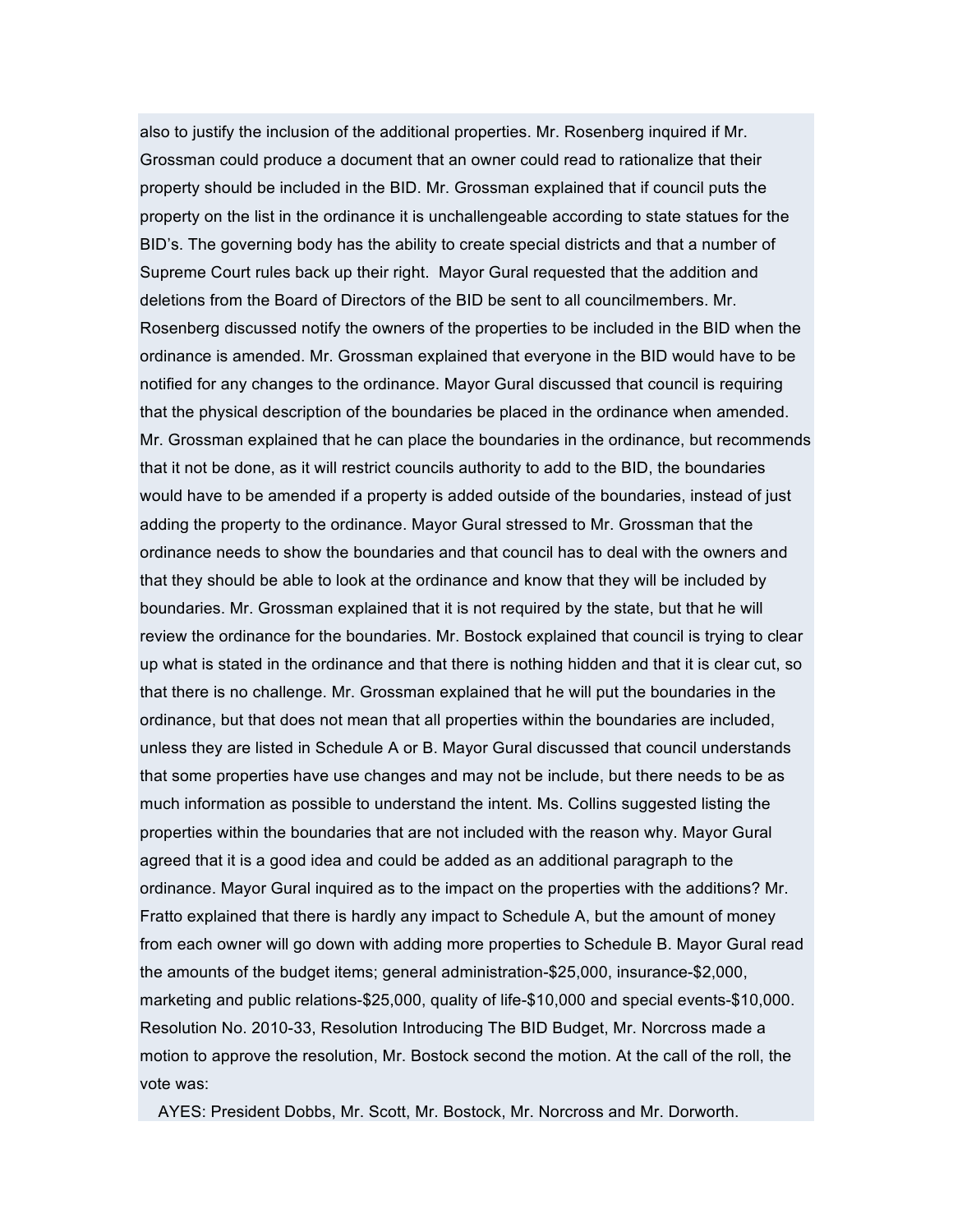Mayor Gural discussed that he would like to introduce the amendments to the ordinance in March.

B. Police Study-Mrs. Hulme informed council that there was a meeting scheduled for Tuesday, 2/9 at 11am in Cinnaminson that she will be attending on the study.

C. Community Center-Mr. Fox, Land Engineering informed council that the contractor has not given him a price yet for the additional wells and that he will have them for the redevelopment meeting. Mayor Gural explained that the HVAC system is having problems and that money was set aside last year to improve the system. Mr. Scalamandre, of Polaris Engineers explained that he is a subcontractor for Steven Winters Associate who was award the energy audit. Mayor Gural would like to have Mr. Fox and Mr. Scaalamandre have a meeting so that efforts are not duplicated on the HVAC system and also help speed up the process of having a new system installed. Mr. Fox will get together a proposal and meet with Mr. Winters and Mr. Scalamandre. Mr. Fox explained that if the recommendations from the energy audit are taken, some of the fees can be reimbursed. Mr. Scalamandre discussed that as part of the energy audit there will be an assessment done of the buildings and they will be talking to people. Mr. Howard explained that it is costing a lot for repairs and that there are times when there is no heat, the repairs bills have been about \$10,000 the last few months. Mayor Gural explained that temporary fixes are spending money needless and that the buildings need heat. Mr. Scalamandre informed council that he can start within a few weeks of the contract being signed and is located in Moorestown. Mrs. Hulme will inform Mr. Winters of the comments from Mr. Rosenberg about changes to the contract. Mr. Fox informed council that one quote was received for the doors to the courtroom and is waiting for another quote. Mr. Fox discussed that he had received the security system packets from the police department and after reviewing it will get together a bid packet, the contractor has paved the base coat for the parking on Broad Street and will temporary stripe the parking spaces as soon as the weather breaks. Mr. Fox explained that after the construction is completed the current parking spaces in front of Borough hall will be redone by the contractor.

D. DEP-Mayor Gural informed council that he had a conversation with Ken Kloo of the DEP and had also emailed him today. The Borough will be getting a new case manager, Mr. Frank Mclaughlin, it will be a fresh start and good addition to the team. Mayor Gural discussed that there still needs to be BDA status meeting and it should occur within the two or three weeks.

E. Recycling Notice-Mrs. Hulme informed council that the county recycling was looking at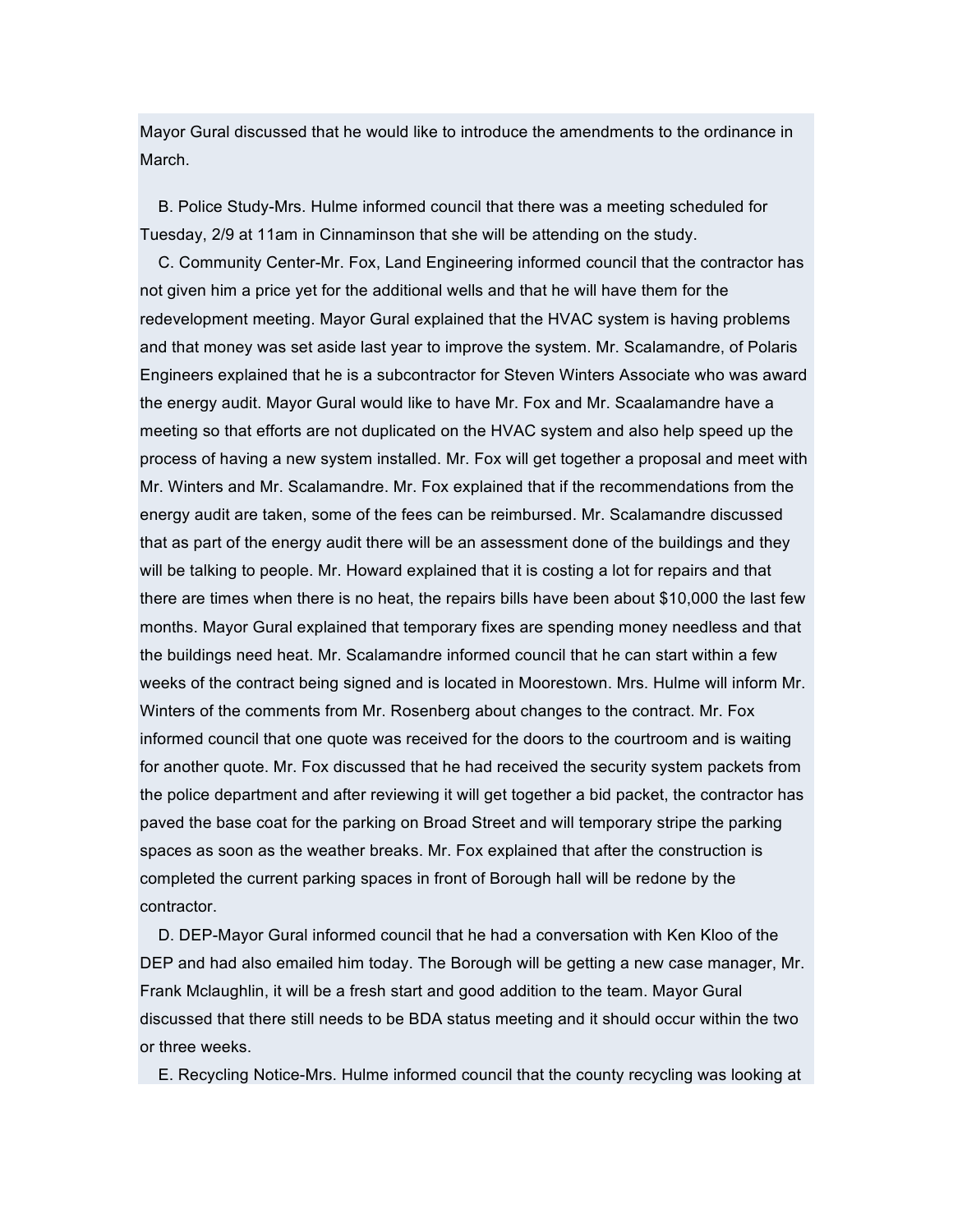postponing the recycling until Friday due to the snow. They will inform the Borough by tomorrow and it will be placed on the Borough's website.

APPROVAL OF THE MINUTES. Mr. Scott made a motion to approve the minutes from February 1, 2009, Mr. Bostock second the motion. At the call of the roll, the vote was:

AYES: Mr. Scott, Mr. Bostock, Mr. Norcross.

NAYES: None.

ABSTAIN: President Dobbs and Mr. Dorworth.

President Dobbs requested that the information on the website be correct regarding her address. Mrs. Hulme will contact them and also add Mr. Bostock to the list.

#### CORRESPONDENCE.

A. Proclamation-READ Across America- Mayor Gural read that the Borough Council of Palmyra calls on the citizens of Palmyra to assure that every child is in a safe place reading together with a caring adult on March 2, 2010. President Dobbs made a motion to approve the proclamation, Mr. Bostock second the motion. All members present voted in favor of the motion.

B. Letter from County Tax Board-Mayor Gural explained that the Borough received a letter giving an extension until 12/31/11 to complete the revaluation. Mrs. Hulme explained that the work for the revaluation needs to be done in the 2011 year and that the tax map should be on its last set of changes required by the state. Mayor Gural requested that Karen Davis, the tax assessor attend the March 8th council meeting to discuss the revalue process.

C. Subordination memo-Mr. Rosenberg informed council that the recent request to subordinate a mortgage has not sent a title report and also the first and second mortgage need to be verified. Mrs. Hulme discussed that at the end of December council had agreed to subordinate a mortgage, but that a resolution was not done for the property. Mr. Bostock inquired if the subordination was under the 80% required. Mrs. Hulme replied that the new 2010 request is under the 80% and the 2009 request is under the 90% that was required. Mr. Rosenberg will do resolutions for the subordination.

NEW BUSINESS:

A. Resolution No. 2010-27, Resolution Appointing A Municipal Housing Liaison. Mayor Gural explained that he had talked with Ms. Jackson about the program and that CGP & H does the support of the system and that it is the responsibility of the Borough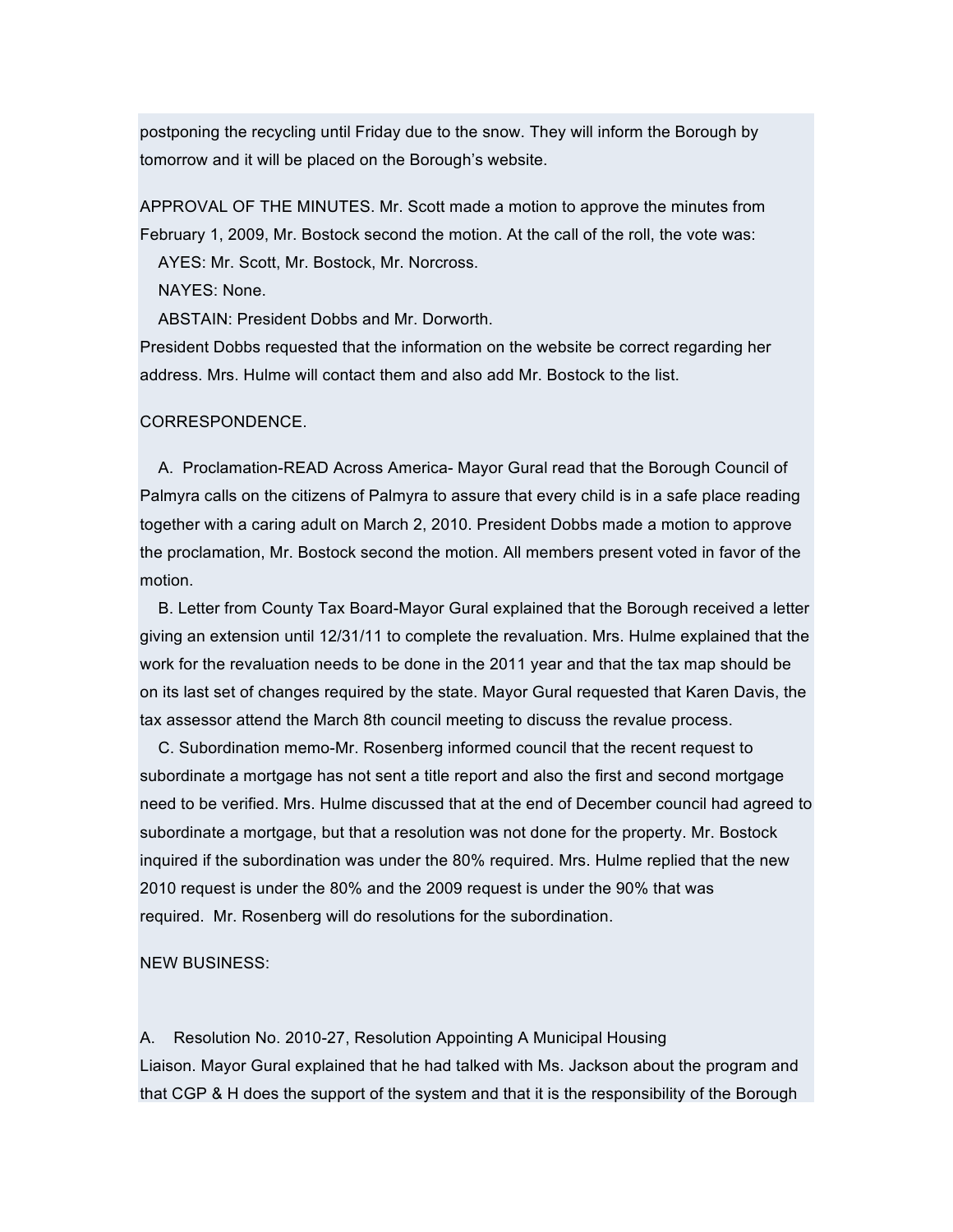to monitor any new low income or affordable housing that is built. Mayor Gural explained that the borough needs to appoint an employee. President Dobbs made a motion to appoint Doretha Jackson, Mr. Norcross second the motion. At the call of the roll, the vote was:

AYES: President Dobbs, Mr. Scott, Mr. Bostock, Mr. Norcross and Mr. Dorworth. NAYES: None.

B. Resolution No. 2010-28, Resolution Authorizing Participation In The Burlington County Shared Services Forum. This resolution was held until 2/24.

C. Resolution No. 2010-29- Resolution Rejecting Bid Received For Sewerage Treatment Plant 2010 Collection System Repair Contract. Mr. Rosenberg explained that only one bid was received and it was higher than the engineers estimate. Mr. Norcross made a motion to approve the resolution, Mr. Scott second the motion. At the call of the roll, the vote was:

AYES: President Dobbs, Mr. Scott, Mr. Bostock, Mr. Norcross and Mr. Dorworth. NAYES: None.

D. Resolution No. 2010-30, Resolution Authorizing The Chief Financial Officer To Make Transfers In The 2009 Budget. Mr. Dorworth made a motion to approve the resolution, President Dobbs second the motion. At the call of the roll, the vote was:

AYES: President Dobbs, Mr. Scott, Mr. Bostock, Mr. Norcross and Mr. Dorworth. NAYES: None.

E. Resolution No. 2010-31, Resolution Authorizing The Payment of Bills. President Dobbs made a motion to approve the resolution, Mr. Dorworth second the motion. At the call of the roll, the vote was:

AYES: President Dobbs, Mr. Scott, Mr. Bostock, Mr. Norcross and Mr. Dorworth. NAYES: None.

F. Resolution No. 2010-32, Resolution Accepting A Grant From The Hazardous Discharge Site Remediation Fund Municipal Program Through The New Jersey Economic Development Authority And The Department Of Environmental Protection. President Dobbs made a motion to approve the resolution, Mr. Bostock second the motion. At the call of the roll, the vote was:

AYES: President Dobbs, Mr. Scott, Mr. Bostock, Mr. Norcross and Mr. Dorworth. NAYES: None.

G. Approval of a Special Permit For Social Affair- Riverton Free Library Association. President Dobbs made a motion to approve the permit, Mr. Bostock second the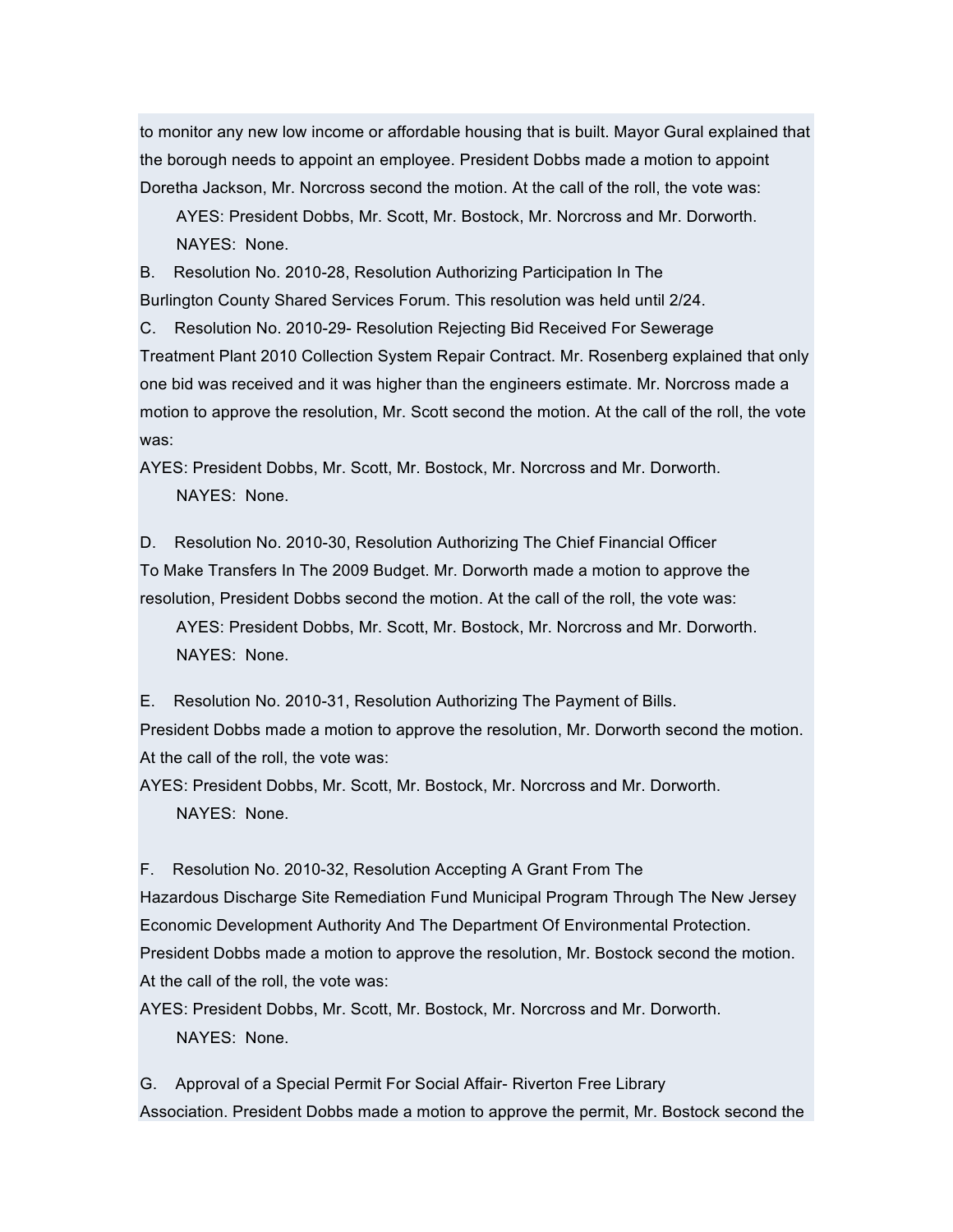motion. All members present voted in favor of the motion.

H. Approval of Aerial Mosquito Control. Resolution 2010-34, Resolution Authorizing the Mayor To Sign The Authorization To Conduct Aerial Mosquito Control. President Dobbs discussed that there were major discussions on this last year and that the Borough requires notification. Mr. Bostock made a motion to approve the resolution, President Dobbs second the motion. At the call of the roll, the vote was:

AYES: President Dobbs, Mr. Bostock, Mr. Norcross and Mr. Dorworth. NAYES: Mr. Scott.

I. Approval of Treasurer's Report-December, 2009. President Dobbs made a motion to approve the treasurer's report, Mr. Bostock second the motion. At the call of the roll, the vote was:

AYES: President Dobbs, Mr. Scot, Mr. Bostock, Mr. Norcross and Mr. Dorworth. NAYES: None.

#### COMMITTEE REPORTS.

Public Works/Sewer Advisory-Mr. Scott advised council that the sewer advisory board had met last week to review minutes and that there were no complaints pressing, they had discussed the non-acceptance of the bid. Mr. Scott discussed that the street department put barriers back up on Broad Street and that they had hauled more leaves to the fill. Parks/Playgrounds/Public Events-Mr. Norcross explained that the weather was holding up the work on the community center and that the heating system has been down several times. Mr. Norcross informed council that the public event calendar will be placed on the website for the entire year.

Construction/Code Enforcement- Mr. Bostock discussed that the construction offices has been working on 2 Memorial Avenue and trying to get the issues resolved. Mr. Bostock asked Mrs. Kilmer, construction to talk about the electrical work at the school. Mrs. Kilmer explained that work is being done with permits and that when it is inspected the inspectors are noticing that the maintenance department is doing work also. Mrs. Kilmer will keep an eye on the work and advised council.

Public Safety/Court- Mr. Dorworth discussed that during the last snow the police as well as the fire and emergency squad had major coverage. The fire department and squad stayed over night so that they were available for any emergencies that may arise. There was only one call and that was for an accident. Mayor Gural explained that 7-8 guys stayed the night and were replaced at 9 am by more volunteers. Mr. Dorworth explained that the fire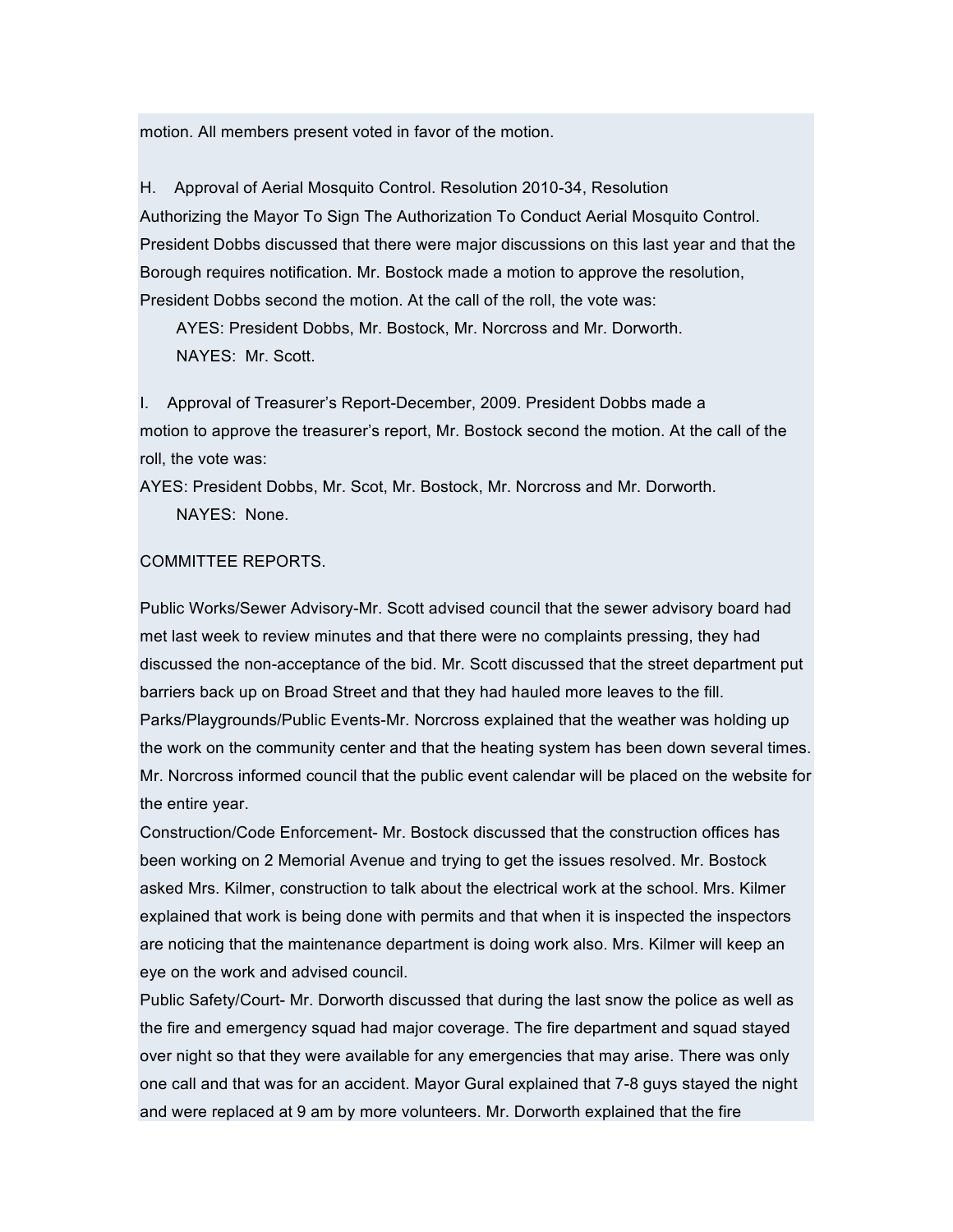department dug out the fire hydrants, helped seniors who were stuck and kept busy. The flea market and fishing tackle sale is on February 14 at 9am at the Charles Street School. Mr. Dorworth reported that Class II Officer Carr will start at the school from 11am-3pm, five days a week and that he will be paid through funding for a school resource officer. Health/Senior Services- President Dobbs announced that there will be bingo with lunch, a spring flower workshop in March, Black History Month lunch for the seniors. The Municipal Drug Alliance Coordinator has worked on the grant for 2010 and attends council meetings. The NPP and Municipal Drug Alliance will be holding a basketball tournament and paperwork on Drug and Alcoholic will be handed out. Ms. Jackson informed council that the NPP is finishing two projects and that the basketball tournament is for girls and boys and will be all day with 4 teams. On April 14th there will be a senior consortium with blood pressure screening, tax preparation, eye check ups and the Office of the Aging. Lunch will be provided. Mayor Gural discussed that the NPP is completed in June of this year. Ms. Jackson explained that there is a good possibility that NPP funds will not be renewed as a line item in the state budget this year, also the funding for Cool Cities maybe cut from the budget.

Planning Board/Negotiations Mayor Gural informed council that Traci Jamerson was recognized at the planning board meeting as the longest serving member and that the police contract negotiations will start again soon.

Student/School- Ms. Collins reported to council that the French program is doing a fund raiser with bracelets and that the school library is up and running. The students are handing in their old shoes to be shredded for playground material. Ms. Collins thanked the police department for their help with a fight that was at the end of January during a lunch period and that Mr. Bellows deserves credit for his efforts during the fight.

#### PUBLIC COMMENT.

Mr. Dorworth made a motion to open the public comment, Mr. Bostock second the motion. All members present voted in favor of the motion.

Mrs. Kilmer-construction official thank council, Mrs. Hulme, police department, public works for their support on 2 Memorial Avenue. Mr. Rosenberg discussed that council could file a lien against the property for reimbursement of expenses, plus there are fines pending for violations in municipal courts. Mr. Dorworth made a motion to authorize Mr. Rosenberg to file a lien on 2 Memorial Avenue, Mr. Bostock second the motion. All members present voted in favor of the motion. Mrs. Hulme inquired if the lien would be at the municipal level or county level, at the municipal level it could be added to the tax bill and sold at tax sale. Mr.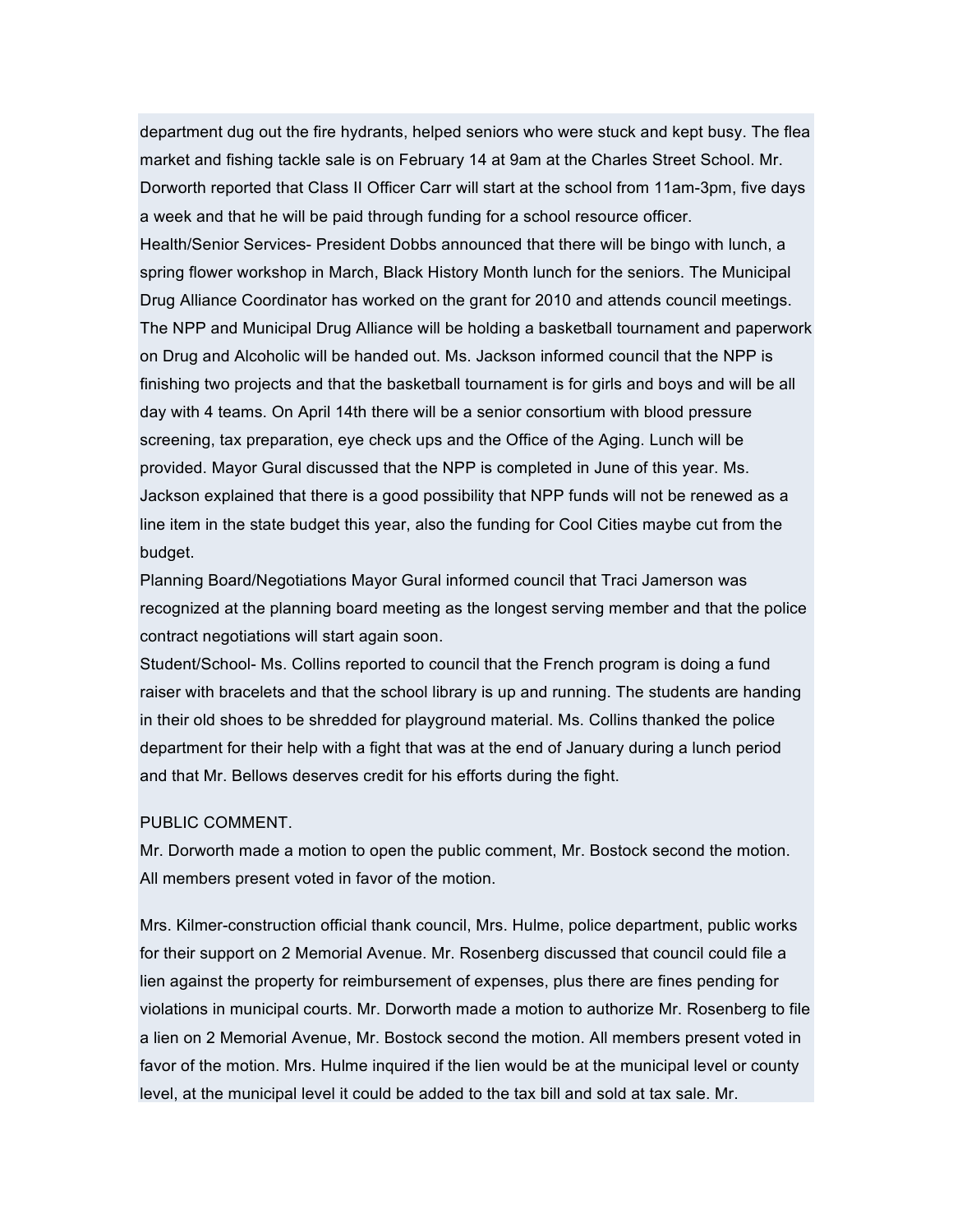Rosenberg will report back on the matter at the redevelopment meeting.

Mr. Fratto-Broad Street suggested putting the postponement of the recycling on the Nixtel. Mr. Fratto informed council that the banner tie wraps are broken and that they need to be restored. Mr. Fratto also informed council that he hired a private contractor to move the snow away from the sidewalk to across the street so that customers could get to the stores and that public works plowed the snow into the parking spaces. Mayor Gural discussed that he has the same concerns about the plowing and that council will address the issue.

OIC Lt. Lippincott talked about the newspaper articles on the closing of the police academy. He would like to get information together and have a letter sent to the Freeholders. The Chiefs Association will be attending the next Freeholder meeting to address the issue. The closing would cost the Borough an additional \$1,000 to send a new recruit to another county's academy. OIC Lt. Lippincott explained that they do not feel that it was done the correct way and that Prosecutor Bernardi offered it as a cut to the Freeholders. The academy is using the county college and many officers use the academy for additional training. Mayor Gural requested more information on the closing and that he will write a letter after reviewing the information. Mr. Bostock discussed that it cost the Borough more money to send recruits out of county for training.

President Dobbs made a motion to close the public portion, Mr. Norcross second the motion. All members present voted in favor of the motion.

# COUNCIL COMMENTS.

Mr. Norcross explained that he would like to see the end of people referring to west Palmyra, everyone lives in Palmyra and that it is all one town. The area should be referred to by street as the rest of the town is. Mayor Gural agreed that it is not politically correct and that it is an old saying that should be stopped. Mr. Rosenberg discussed that council could adopt a resolution that it is no longer to be referred to and that it is all one town. Mayor Gural requested that it be placed on the next agenda. Mr. Norcross discussed that Market Street needs to be cleaned up, the grant work will be done, but the Bridge Commission needs to repair their section. There is a business that needs to be cleaned up and also the business parks too many cars on the street that have not been moved for a long time. Mayor Gural discussed that a letter needs to be sent to the Bridge Commission asking for their help. Mrs. Hulme will check on a previous letter that was sent to the Commission asking for their assistance.

Mayor Gural inquired as to how the Board of Directors was selected from the BID. Mr. Fratto explained that the board was formed by the three trustees and that after their initial term they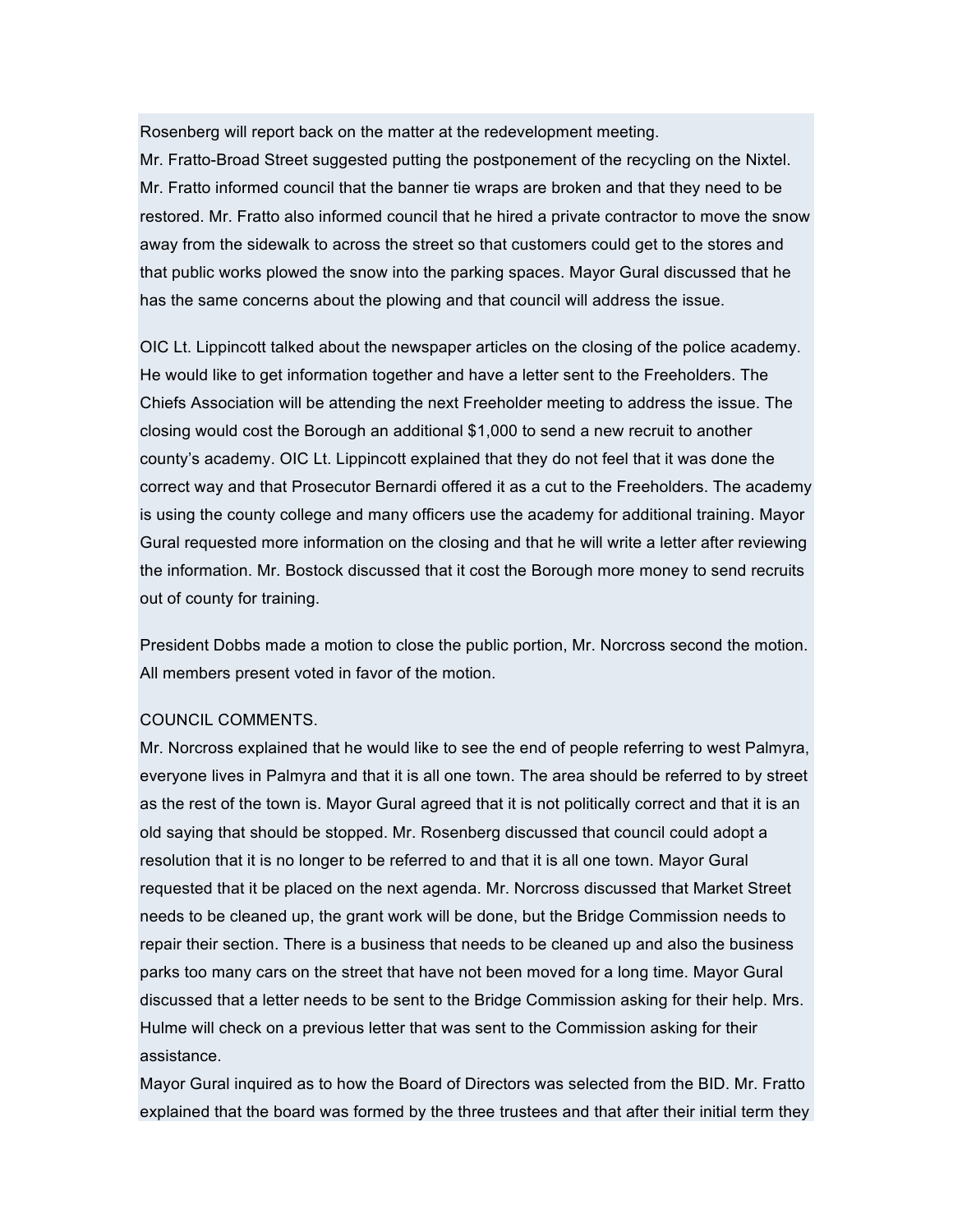will be elected. Mr. Fratto explained that the trustees inquired as to whom was interested and made calls to see who would be effective and work hard.

Mr. Norcross discussed that it looks like a junkyard on Jefferson and Market Street, the person is running a good business, but the cars need to go. Mayor Gural requested that Mrs. Kilmer take a look at the business. OIC Lt. Lippincott explained that the cars are legally parked and registered; they are allowed to be on the street. Lt. Pearlman explained that they are not abandon vehicles and that customers drop them off to be worked on. Mr. Norcross explained that he believes that someone is living in the business. President Dobbs discussed that the parked cars on the street cause a problem with the line of vision; you can not see the traffic coming down Market Street. Lt. Pearlman explained that it is a problem all over town and that the curbs need to be painted back to the line. Mr. Bostock inquired if they have insurance and are registered, yet are inoperable can they be towed? OIC Lippincott explained that the guidelines are difficult to enforce. Mr. Scott discussed that there are sometimes ten cars and that they are not going to repair ten in a week, also that address was design as an apartment and has a loft, bathroom and living quarters. Mr. Rosenberg recommend that Mrs. Kilmer research if a site plan was approved for that lot.

Ms. Collins inquired as to what councils plans are for after the police study about a Chief? Mayor Gural replied that it will be discussed in executive session.

Mr. Scott inquired if the school has addressed the need for a school store? Mr. Norcross replied that they are waiting for the construction to be completed and will convert an area to a school store and that it should be open next year.

#### CLOSED SESSION.

Resolution 2010-35, Resolution Excluding the Public From Certain Meetings Pursuant To Section 8 Of the Open Public Meeting Act C. 231 P. L. 1975. President Dobbs made a motion to go into closed session for the discussion of personnel, Mr. Scott second the motion. At the call of the roll, the vote was:

AYES: President Dobbs, Mr. Scott, Mr. Bostock, Mr. Dorworth and Mr. Norcross. NAYES: None. Council went into closed session at 8:50pm.

Council returned to public session at 9:45pm.

Resolution 2010-36, Resolution Offering The Position Of Chief Financial Officer. Mr. Bostock made a motion to approve the resolution, President Dobbs second the motion. At the call of the roll, the vote was: